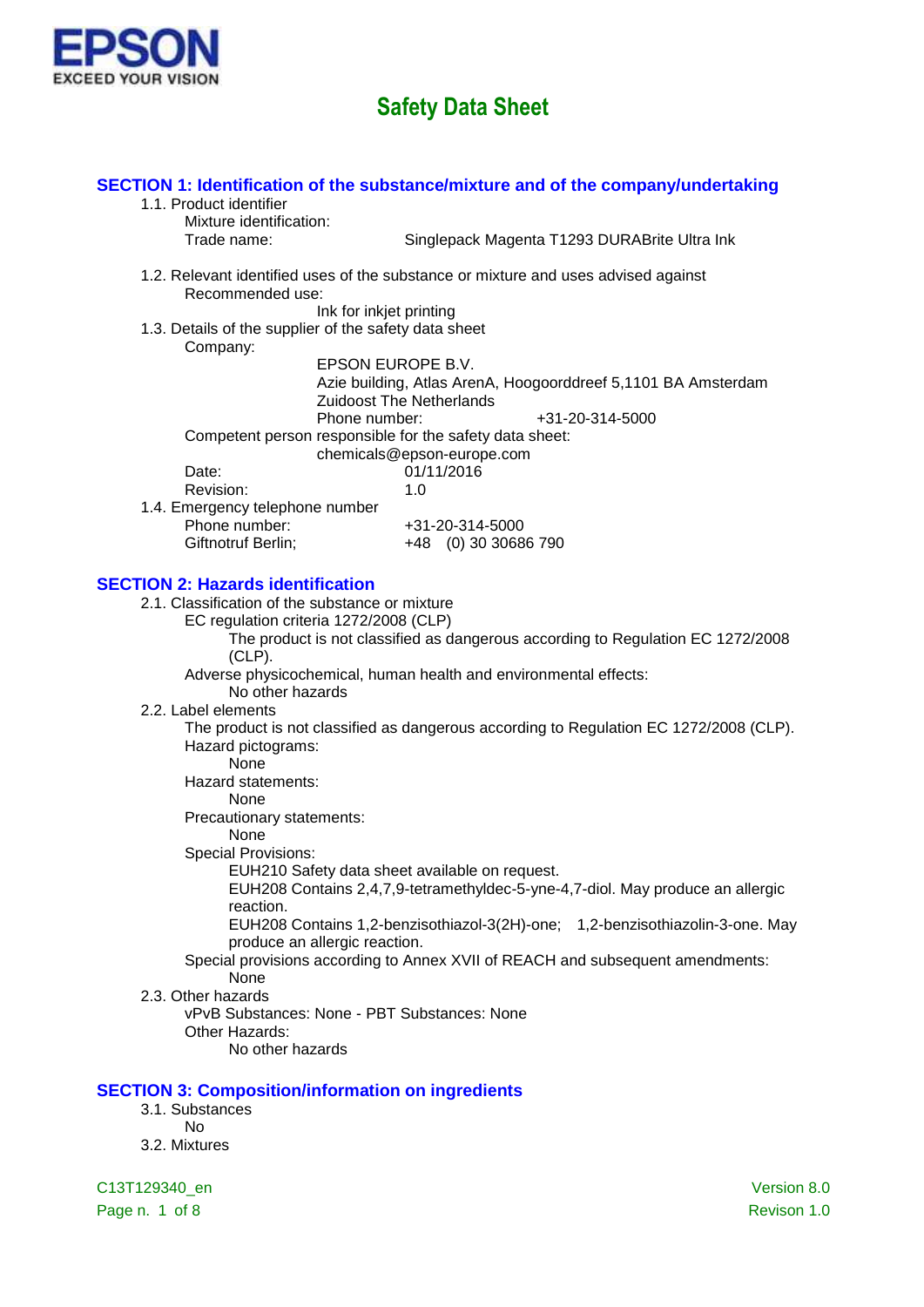

| Qty                | <b>Name</b>                               | Ident. Number    |                        | <b>Classification</b>                                        |
|--------------------|-------------------------------------------|------------------|------------------------|--------------------------------------------------------------|
| $65% -$<br>80%     | Water                                     | CAS:<br>EC:      | 7732-18-5<br>231-791-2 | The product is not classified as<br>dangerous according to   |
|                    |                                           |                  |                        | Regulation EC 1272/2008 (CLP).                               |
| $7\%$ ~            | Glycerol                                  | CAS:             | $56 - 81 - 5$          | The product is not classified as                             |
| 10%                |                                           | EC:              | 200-289-5              | dangerous according to<br>Regulation EC 1272/2008 (CLP).     |
| $1\% \sim 3\%$     | 2-[2-(2-butoxyethoxy)et<br>hoxy]ethanol;  | Index<br>number: | 603-183-00-0           | ◇<br>3.3/1 Eye Dam. 1 H318                                   |
|                    | TEGBE; triethylene                        | CAS:             | 143-22-6               |                                                              |
|                    | glycol monobutyl ether                    | EC:              | 205-592-6              |                                                              |
|                    |                                           |                  | REACH No.: 01-21194751 |                                                              |
|                    |                                           |                  | 07-38                  |                                                              |
|                    | $1\%$ ~ 3% Triethanol amine               | CAS:             | $102 - 71 - 6$         | The product is not classified as                             |
|                    |                                           | EC:              | 203-049-8              | dangerous according to<br>Regulation EC 1272/2008 (CLP).     |
| $0.25\%$ ~<br>0.5% | 2,4,7,9-tetramethyldec-<br>5-yne-4,7-diol | CAS:<br>EC:      | 126-86-3<br>204-809-1  | 3.3/1 Eye Dam. 1 H318                                        |
|                    |                                           |                  |                        | 3.4.2/1B Skin Sens, 1B H317<br>4.1/C3 Aquatic Chronic 3 H412 |
| $< 0.05\%$         | 1,2-benzisothiazol-3(2<br>H)-one;         | Index<br>number: | 613-088-00-6           | ◇<br>3.1/4/Oral Acute Tox. 4 H302                            |
|                    | 1,2-benzisothiazolin-3-                   | CAS:             | 2634-33-5              | ◇<br>3.2/2 Skin Irrit. 2 H315                                |
|                    | one                                       | EC:              | 220-120-9              | ♦<br>3.3/1 Eye Dam. 1 H318                                   |
|                    |                                           |                  |                        | 3.4.2/1-1A-1B Skin Sens.<br>1,1A,1B H317                     |
|                    |                                           |                  |                        | $\bm{\mathbin{\diamond}}$<br>4.1/A1 Aquatic Acute 1 H400     |

Hazardous components within the meaning of the CLP regulation and related classification:

### **SECTION 4: First aid measures**

- 4.1. Description of first aid measures
	- In case of skin contact:
		- Wash with plenty of water and soap.
		- In case of eyes contact:

In case of contact with eyes, rinse immediately with plenty of water and seek medical advice.

In case of Ingestion:

Do not under any circumstances induce vomiting. OBTAIN A MEDICAL EXAMINATION IMMEDIATELY.

In case of Inhalation:

Remove casualty to fresh air and keep warm and at rest.

- 4.2. Most important symptoms and effects, both acute and delayed
- None
- 4.3. Indication of any immediate medical attention and special treatment needed Treatment:

None

### **SECTION 5: Firefighting measures**

5.1. Extinguishing media

Suitable extinguishing media:

C13T129340\_en Version 8.0 Page n. 2 of 8 Revison 1.0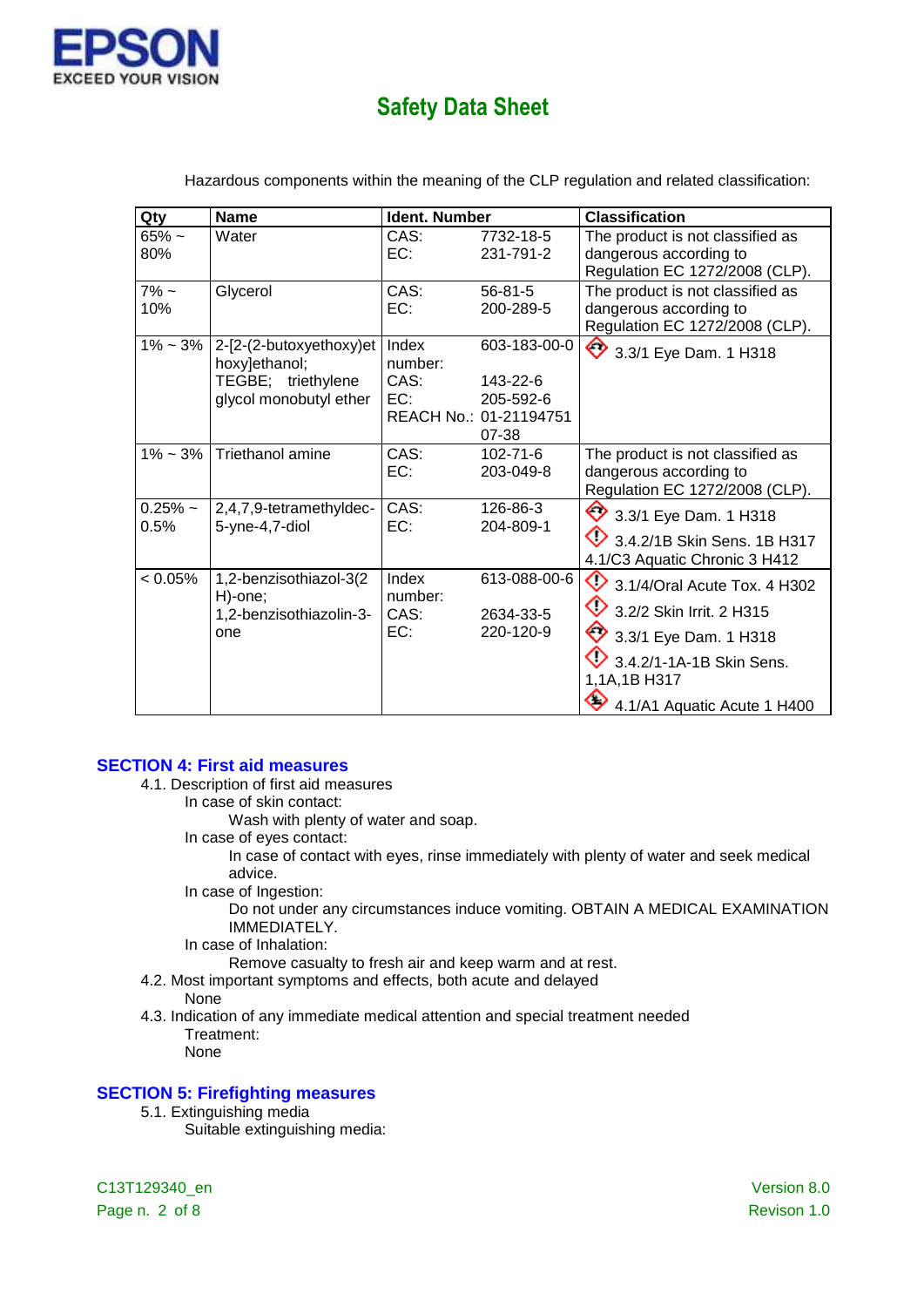

Water.

Carbon dioxide (CO2).

Extinguishing media which must not be used for safety reasons: None in particular.

- 5.2. Special hazards arising from the substance or mixture Do not inhale explosion and combustion gases. Burning produces heavy smoke.
- 5.3. Advice for firefighters

Use suitable breathing apparatus .

Collect contaminated fire extinguishing water separately. This must not be discharged into drains.

Move undamaged containers from immediate hazard area if it can be done safely.

### **SECTION 6: Accidental release measures**

- 6.1. Personal precautions, protective equipment and emergency procedures
	- Wear personal protection equipment.
	- Remove persons to safety.

See protective measures under point 7 and 8.

6.2. Environmental precautions

Do not allow to enter into soil/subsoil. Do not allow to enter into surface water or drains. Retain contaminated washing water and dispose it.

In case of gas escape or of entry into waterways, soil or drains, inform the responsible authorities.

Suitable material for taking up: absorbing material, organic, sand

6.3. Methods and material for containment and cleaning up

- Wash with plenty of water.
- 6.4. Reference to other sections See also section 8 and 13

## **SECTION 7: Handling and storage**

- 7.1. Precautions for safe handling Avoid contact with skin and eyes, inhalation of vapours and mists. Do not eat or drink while working. See also section 8 for recommended protective equipment.
- 7.2. Conditions for safe storage, including any incompatibilities
	- Keep away from food, drink and feed.
		- Incompatible materials:
		- None in particular.
		- Instructions as regards storage premises:

Adequately ventilated premises.

7.3. Specific end use(s) None in particular

## **SECTION 8: Exposure controls/personal protection**

### 8.1. Control parameters Glycerol - CAS: 56-81-5 - OEL Type: OSHA - LTE: 5 mg/m3 - Notes: PEL, as mist, respirable fraction - OEL Type: OSHA - LTE: 15 mg/m3 - Notes: PEL, as mist, total dust DNEL Exposure Limit Values No data available PNEC Exposure Limit Values 2-[2-(2-butoxyethoxy)ethoxy]ethanol; TEGBE; triethylene glycol monobutyl ether - CAS: 143-22-6 Target: Fresh Water - Value: 1.5 mg/l

C13T129340\_en Version 8.0 Page n. 3 of 8 Revison 1.0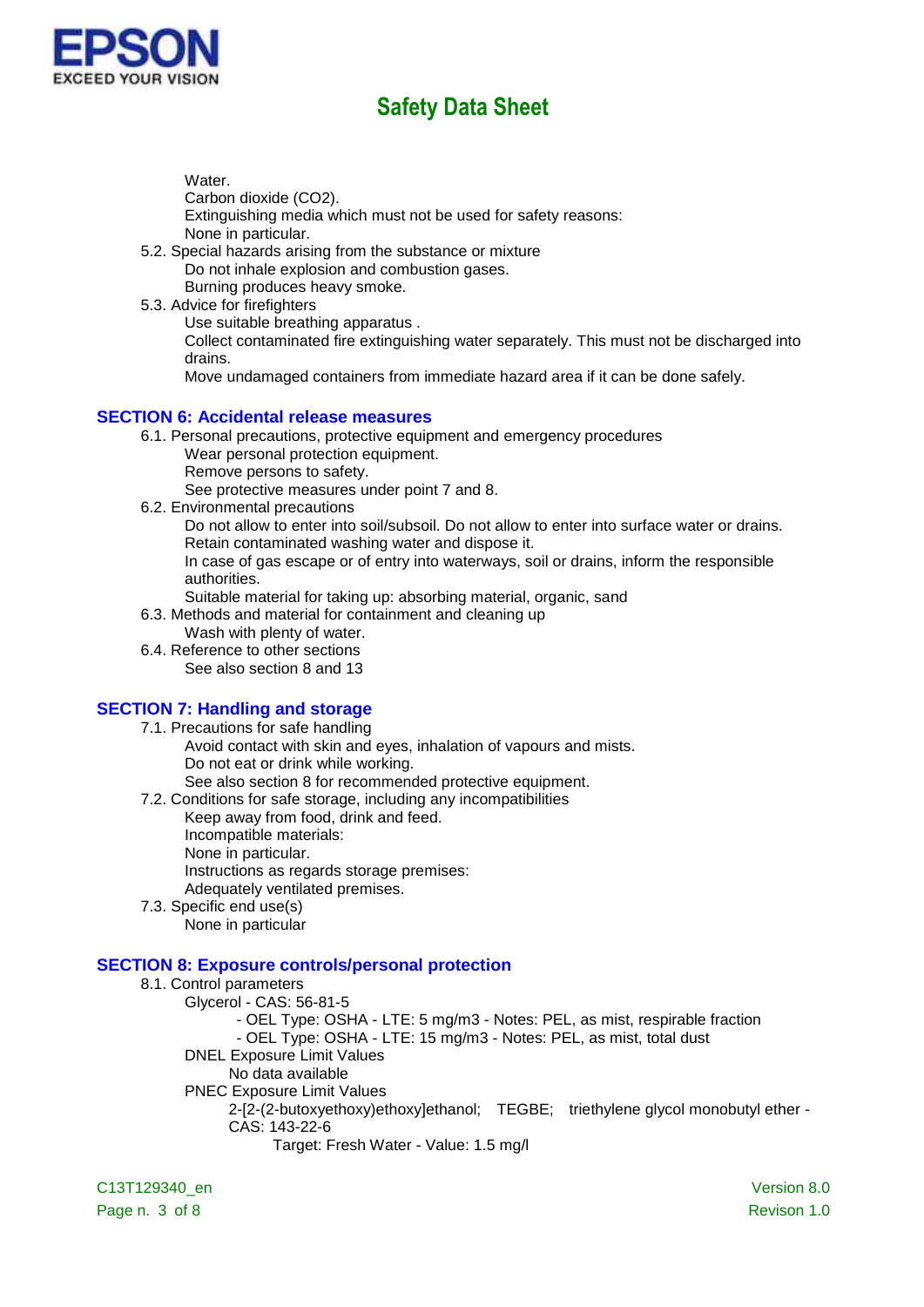

Target: Freshwater sediments - Value: 5.77 mg/kg Target: Marine water - Value: 0.15 mg/l Target: Marine water sediments - Value: 0.13 mg/kg Target: Microorganisms in sewage treatments - Value: 200 mg/l 2,4,7,9-tetramethyldec-5-yne-4,7-diol - CAS: 126-86-3 Target: Fresh Water - Value: 0.04 mg/l Target: Marine water - Value: 0.004 mg/l Target: Freshwater sediments - Value: 0.32 mg/kg Target: Marine water sediments - Value: 0.032 mg/kg 8.2. Exposure controls Eye protection: Not needed for normal use. Anyway, operate according good working practices. Protection for skin: No special precaution must be adopted for normal use. Protection for hands: Not needed for normal use. Respiratory protection: Not needed for normal use. Thermal Hazards: None Environmental exposure controls: None Appropriate engineering controls: None

### **SECTION 9: Physical and chemical properties**

| 9.1. Information on basic physical and chemical properties |                                       |
|------------------------------------------------------------|---------------------------------------|
| Appearance and colour:                                     | Magenta Liquid                        |
| Odour:                                                     | Slightly                              |
| Odour threshold:                                           | No data available                     |
| pH:                                                        | $8.7 - 9.7$<br>at 20 $\degree$ C      |
| Melting point / freezing point:                            | -15.4 °C                              |
| Initial boiling point and boiling range:                   | No data available                     |
| Solid/gas flammability:                                    | No data available                     |
| Upper/lower flammability or explosive limits:              | No data available                     |
| Vapour density:                                            | No data available                     |
| Flash point:                                               | Does not flash until 100 °C / 212 ° F |
|                                                            | (closed cup method, ASTM D 3278)      |
| Evaporation rate:                                          | No data available                     |
| Vapour pressure:                                           | No data available                     |
| Relative density:                                          | at 20 $\degree$ C<br>1.060            |
| Solubility in water:                                       | Complete                              |
| Solubility in oil:                                         | No data available                     |
| Partition coefficient (n-octanol/water):                   | No data available                     |
| Auto-ignition temperature:                                 | No data available                     |
| Decomposition temperature:                                 | No data available                     |
| Viscosity:                                                 | at 20 $°C$<br>< 5 mPa•s               |
| Explosive properties:                                      | No data available                     |
| Oxidizing properties:                                      | No data available                     |
| 9.2. Other information                                     |                                       |
| Miscibility:                                               | No data available                     |
| Fat Solubility:                                            | No data available                     |
| Conductivity:                                              | No data available                     |
|                                                            |                                       |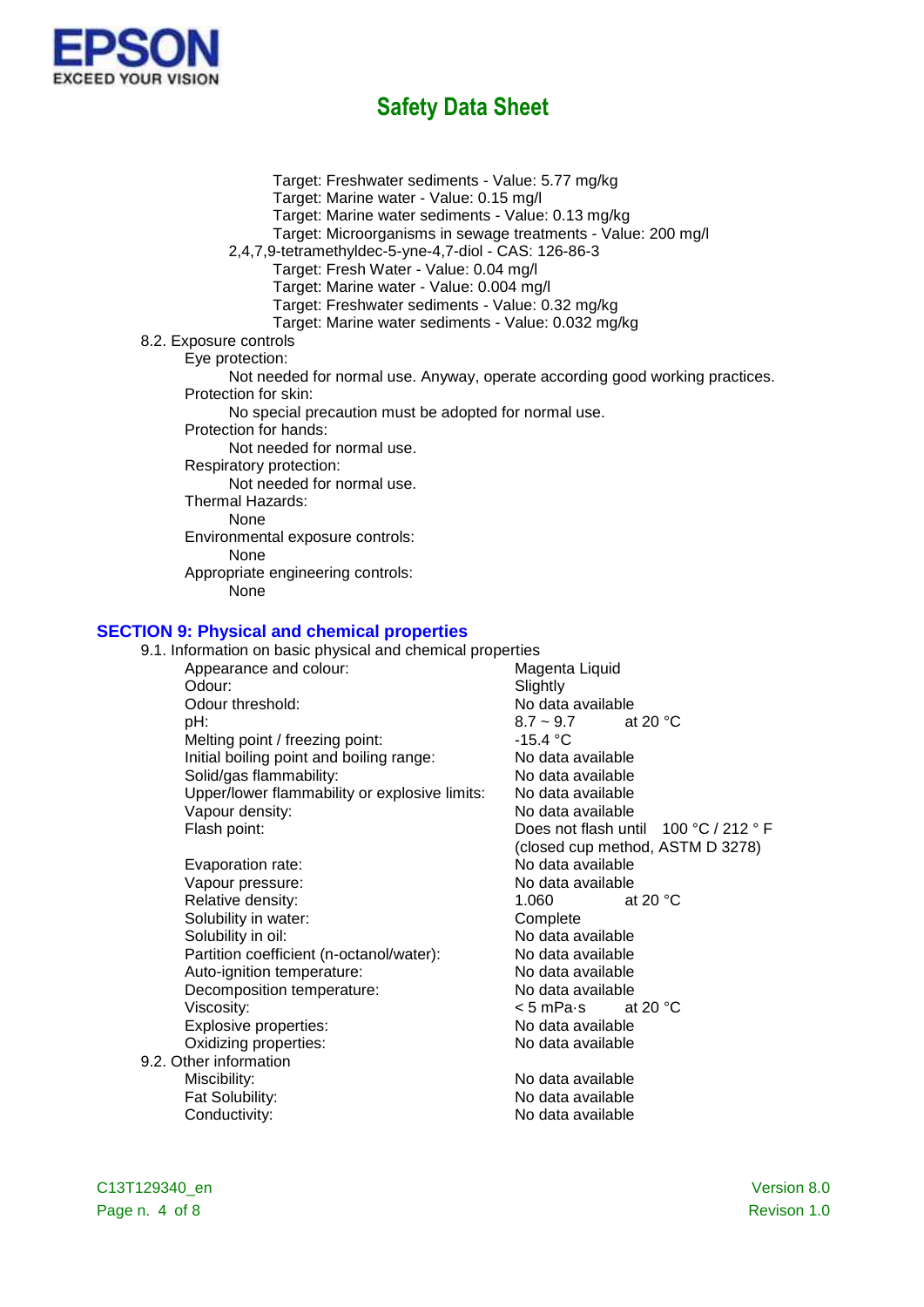

### **SECTION 10: Stability and reactivity**

- 10.1. Reactivity
	- Stable under normal conditions
- 10.2. Chemical stability
	- Stable under normal conditions
- 10.3. Possibility of hazardous reactions None
- 10.4. Conditions to avoid Stable under normal conditions.
- 10.5. Incompatible materials None in particular.
- 10.6. Hazardous decomposition products None.

## **SECTION 11: Toxicological information**

- 11.1. Information on toxicological effects
	- Toxicological information of the mixture:
		- No data available

Toxicological information of the main substances found in the mixture:

- Glycerol CAS: 56-81-5
- a) acute toxicity:
	- Test: LD50 Route: Oral Species: Guinea pig = 7750 mg/kg Source: Journal of Industrial Hygiene and Toxicology. Vol. 23, Pg. 259, 1941
	- Test: LDLo Route: Oral Species: Human = 1428 mg/kg Source: "Toxicology of Drugs and Chemicals," Deichmann, W.B., New York, Academic Press, Inc., 1969Vol. -, Pg. 288, 1969. - Notes: BEHAVIORAL: HEADACHE GASTROINTESTINAL: NAUSEA OR VOMITING
- 2-[2-(2-butoxyethoxy)ethoxy]ethanol; TEGBE; triethylene glycol monobutyl ether CAS: 143-22-6

a) acute toxicity:

Test: LD50 - Route: Dermal - Species: Rabbit = 3.54 ml/kg - Source: American Industrial Hygiene Association Journal. Vol. 23, Pg. 95, 1962.

Test: LD50 - Route: Oral - Species: Rat = 5300 mg/kg - Source: Office of Toxic Substances Report. Vol. OTS,

- Triethanol amine CAS: 102-71-6
- a) acute toxicity:

Test: LD50 - Route: Oral - Species: Guinea pig = 2200 mg/kg - Source: "Toxicometric Parameters of Industrial Toxic Chemicals Under Single Exposure," Izmerov, N.F., et al., Moscow, Centre of International Projects, GKNT, 1982Vol. -, Pg. 114, 1982.

Test: LD50 - Route: Oral - Species: Mouse = 5846 mg/kg - Source: Science Reports of the Research Institutes, Tohoku University, Series C: Medicine. Vol. 36(1-4), Pg. 10, 1989. - Notes: GASTROINTESTINAL: "HYPERMOTILITY, DIARRHEA" KIDNEY, URETER, AND BLADDER: OTHER CHANGES BEHAVIORAL: CONVULSIONS OR EFFECT ON SEIZURE THRESHOLD

- 2,4,7,9-tetramethyldec-5-yne-4,7-diol CAS: 126-86-3
- a) acute toxicity:
	- Test: LD50 Route: Dermal Species: Rat > 2000 mg/kg Notes: OECD TG No.402
- b) skin corrosion/irritation:
- Test: Skin Irritant Species: Rabbit Mild irritant Notes: OECD TG No.404 c) serious eye damage/irritation:
- Test: Eye Irritant Species: Rabbit Highly irritating Notes: EPA OTS 798.4500 d) respiratory or skin sensitisation: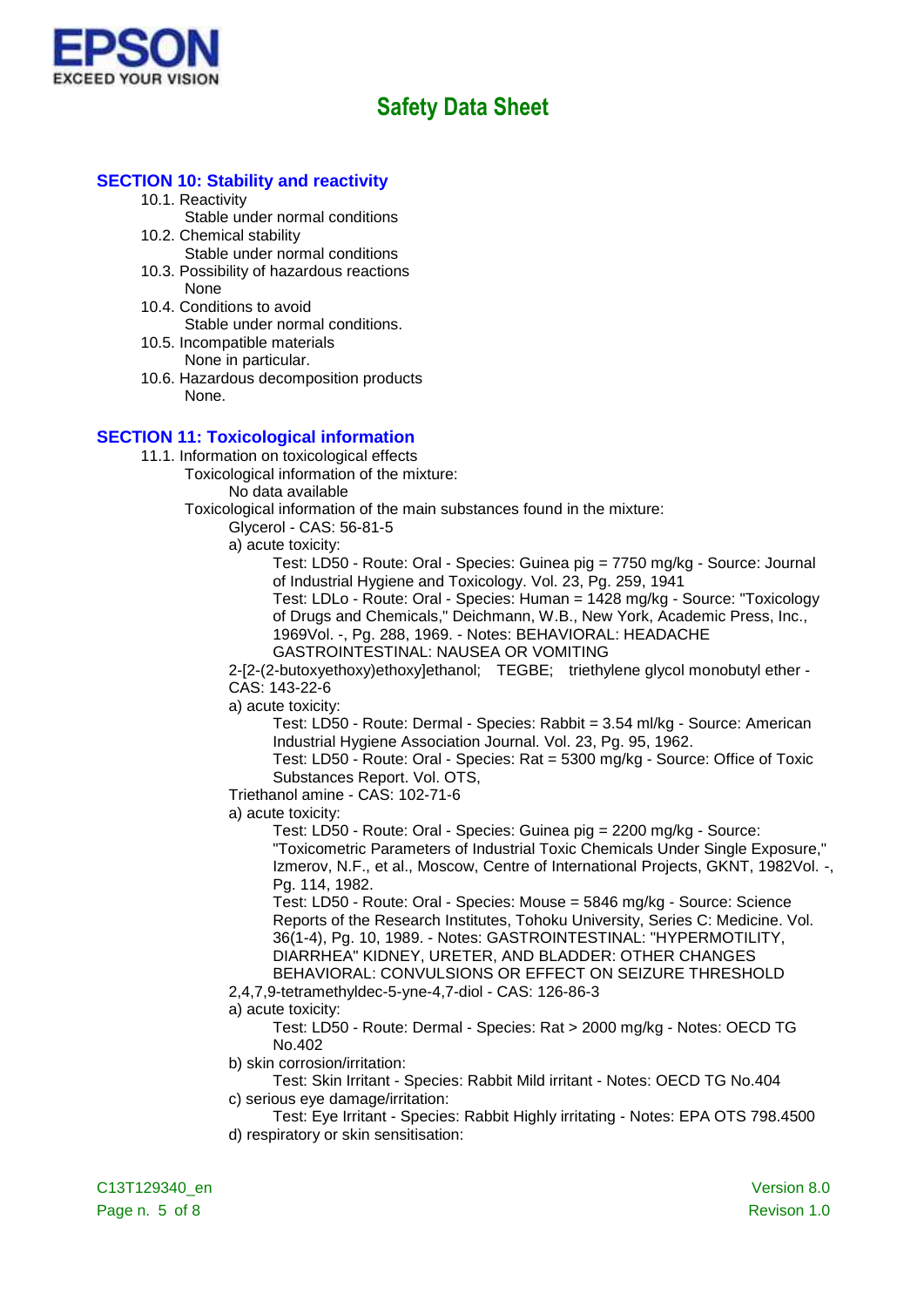

Test: Skin Sensitisation - Route: LLNA - Species: Mouse Sensitiser - Notes: OECD TG No.429

- e) germ cell mutagenicity:
	- Test: Mutagenesis Species: Salmonella Typhimurium Negative Notes: OECD TG No.471

If not differently specified, the information required in Regulation (EU) 2015/830 listed below must be considered as 'No data available':

- a) acute toxicity;
- b) skin corrosion/irritation;
- c) serious eye damage/irritation;
- d) respiratory or skin sensitisation;
- e) germ cell mutagenicity;
- f) carcinogenicity;
- g) reproductive toxicity;
- h) STOT-single exposure;
- i) STOT-repeated exposure;
- j) aspiration hazard.

## **SECTION 12: Ecological information**

- 12.1. Toxicity
	- Adopt good working practices, so that the product is not released into the environment.
	- 2,4,7,9-tetramethyldec-5-yne-4,7-diol CAS: 126-86-3
	- a) Aquatic acute toxicity:

Endpoint: LC50 - Species: Fish = 36 mg/l - Duration h: 96 - Notes: OECD TG No.203 Endpoint: EC50 - Species: Daphnia = 88 mg/l - Duration h: 48 - Notes: OECD TG No.202

- Endpoint: EC50 Species: Algae = 15 mg/l Duration h: 72 Notes: OECD TG No.201 c) Bacteria toxicity:
- Endpoint: EC50 Species: activated sludge = mg/l Notes: OECD TG No.209 12.2. Persistence and degradability
- No data available
- 12.3. Bioaccumulative potential
- No data available
- 12.4. Mobility in soil
- No data available
- 12.5. Results of PBT and vPvB assessment vPvB Substances: None - PBT Substances: None
- 12.6. Other adverse effects None
- 
- **SECTION 13: Disposal considerations**
	- 13.1. Waste treatment methods

Recover if possible. In so doing, comply with the local and national regulations currently in force.

## **SECTION 14: Transport information**

- 14.1. UN number
	- Not classified as dangerous in the meaning of transport regulations.
- 14.2. UN proper shipping name
	- No data available
- 14.3. Transport hazard class(es)
	- No data available
- 14.4. Packing group

C13T129340\_en Version 8.0

Page n. 6 of 8 Revison 1.0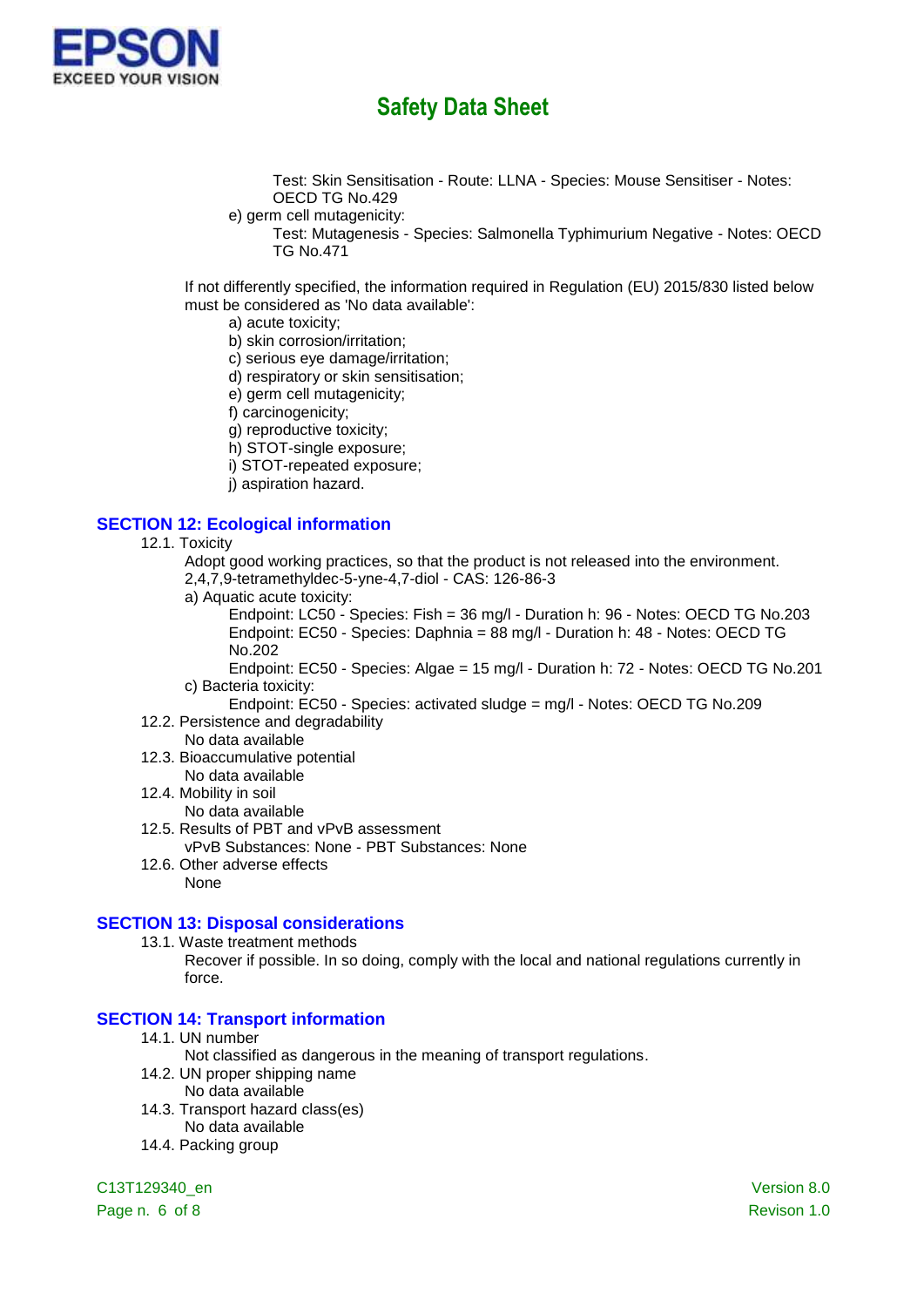

No data available

14.5. Environmental hazards

No data available

- 14.6. Special precautions for user No data available
- 14.7. Transport in bulk according to Annex II of MARPOL73/78 and the IBC Code No data available

## **SECTION 15: Regulatory information**

15.1. Safety, health and environmental regulations/legislation specific for the substance or mixture

Dir. 98/24/EC (Risks related to chemical agents at work)

Dir. 2000/39/EC (Occupational exposure limit values)

Regulation (EC) n. 1907/2006 (REACH) Regulation (EC) n. 1272/2008 (CLP)

Regulation (EC) n. 790/2009 (ATP 1 CLP) and (EU) n. 758/2013

Regulation (EU) 2015/830

Regulation (EU) n. 286/2011 (ATP 2 CLP)

Regulation (EU) n. 618/2012 (ATP 3 CLP)

Regulation (EU) n. 487/2013 (ATP 4 CLP)

Regulation (EU) n. 944/2013 (ATP 5 CLP)

Regulation (EU) n. 605/2014 (ATP 6 CLP)

Restrictions related to the product or the substances contained according to Annex XVII Regulation (EC) 1907/2006 (REACH) and subsequent modifications:

Restrictions related to the product:

No restriction.

Restrictions related to the substances contained:

No restriction.

Where applicable, refer to the following regulatory provisions :

Directive 2003/105/CE ('Activities linked to risks of serious accidents') and subsequent amendments.

Regulation (EC) nr 648/2004 (detergents). 1999/13/EC (VOC directive)

Provisions related to directives 82/501/EC(Seveso), 96/82/EC(Seveso II):

No data available

15.2. Chemical safety assessment

No

## **SECTION 16: Other information**

Full text of phrases referred to in Section 3:

- H318 Causes serious eye damage.
- H317 May cause an allergic skin reaction.
- H412 Harmful to aquatic life with long lasting effects.
- H302 Harmful if swallowed.
- H315 Causes skin irritation.
- H400 Very toxic to aquatic life.

| <b>Hazard class and</b><br>hazard category | Code                | <b>Description</b>                   |
|--------------------------------------------|---------------------|--------------------------------------|
| Acute Tox. 4                               | 3.1/4/Oral          | Acute toxicity (oral), Category 4    |
| Skin Irrit, 2                              | 3.2/2               | Skin irritation, Category 2          |
| Eve Dam. 1                                 | 3.3/1               | Serious eye damage, Category 1       |
| Skin Sens. 1,1A,1B                         | $3.4.2/1 - 1A - 1B$ | Skin Sensitisation, Category 1,1A,1B |